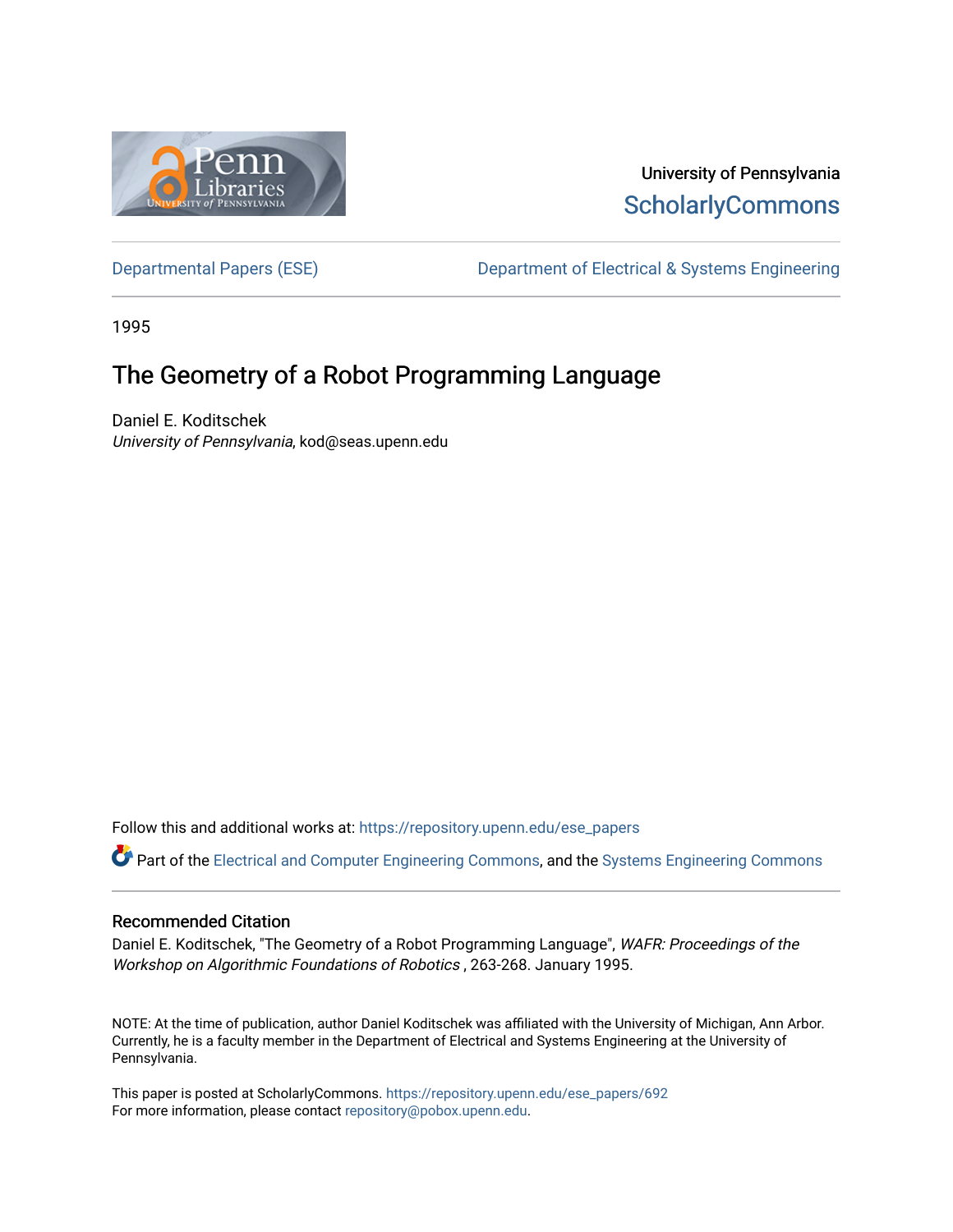# The Geometry of a Robot Programming Language

## Abstract

This paper explores the problem of building robot navigation plans via scalar valued functions in the face of incomplete information about the configuration space such as might be available from onboard sensors. It seems as though syntactical aspects of navigation function construction may play an important role. This problem provides an important concrete instance of the need for intelligent control.

For more information: [Kod\\*Lab](http://kodlab.seas.upenn.edu/Kod/TAFR1995)

## **Disciplines**

Electrical and Computer Engineering | Engineering | Systems Engineering

## **Comments**

NOTE: At the time of publication, author Daniel Koditschek was affiliated with the University of Michigan, Ann Arbor. Currently, he is a faculty member in the Department of Electrical and Systems Engineering at the University of Pennsylvania.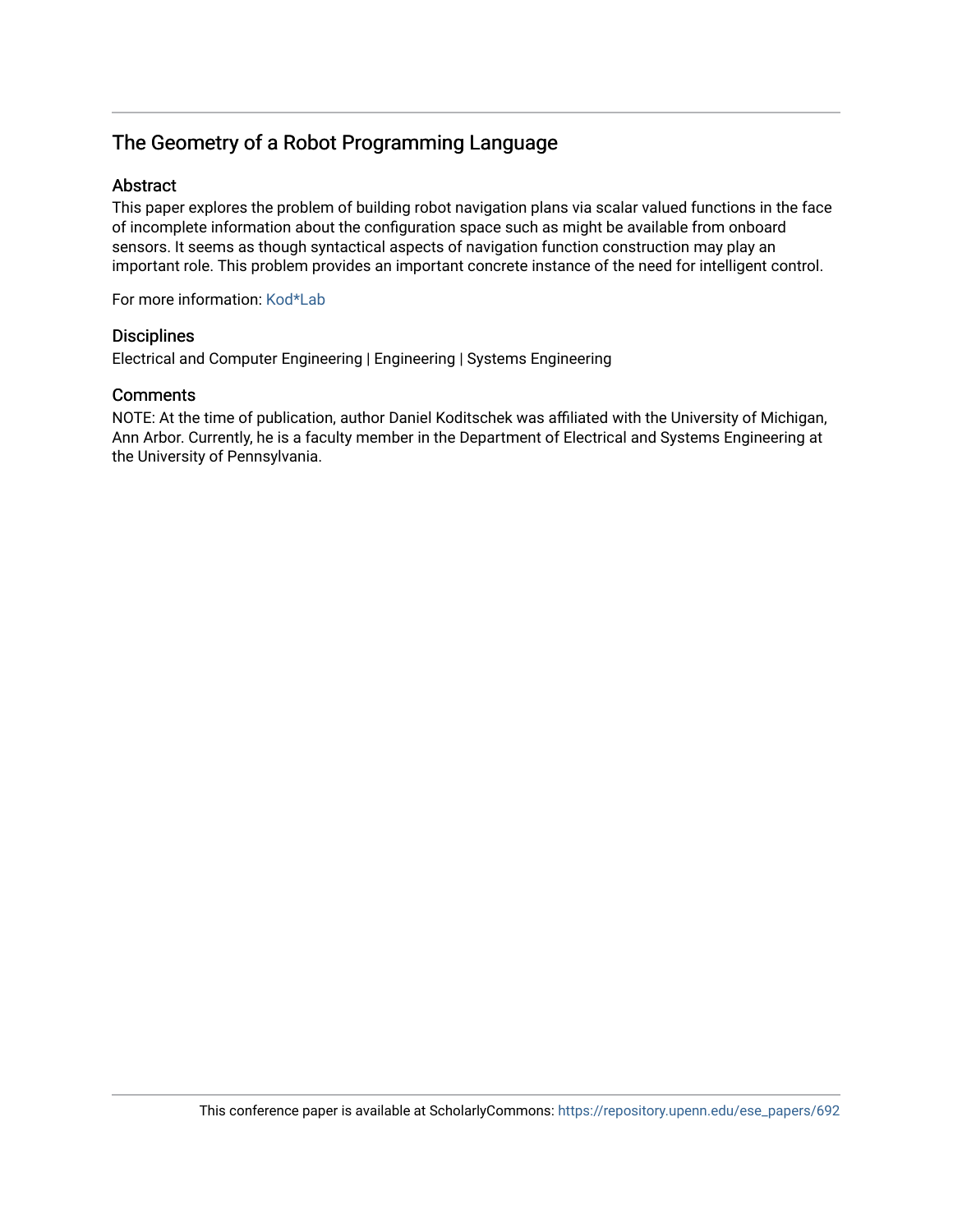# The Geometry of a Robot Programming Language

Submitted: First Workshop on Algorithmic Foundations of Robotics February 17 - 19, 1994 San Fransisco, CA

Daniel E. Koditschek\*

Artificial Intelligence Laboratory EECS Department, College of Engineering University of Michigan

# Abstract

This paper explores the problem of building robot navigation plans via scalar valued functions in the face of incomplete information about the configuration space such as might be available from onboard sensors. It seems as though syntactical aspects of navigation function construction may play an important role. This problem provides an important concrete instance of the need for intelligent control.

### Introduction  $\mathbf{1}$

Let a robot be conceived rather broadly as an electromechanical system whose input signals take the form of commands to actuators - motors that deliver torque or force  $-$  and for which all goals of interest involve work in the physical sense  $-$  the application of specified forces over specified motions. If we seek to program such systems then we are bound eventually to compile our more abstractly expressed goals into their "machine language:" forced Lagrangian dynamics.

Automated reasoning about the static properties of the physical environment has been a central concern of computational geometry for at least a decade. The dynamics of physical settings also admits a geometric representation. This has been understood for several decades [1], but has not generally been exploited in engineering practice. One presumes that geometry should offer a natural language for expressing abstract goals relating to the physics of manipulation [6].

The possibility of addressing both the syntactic and dynamical aspects of robotics in the same formalism has nowhere seemed to me as great as in path planning. For here, the goal set is a point located in a

set with a boundary, hence, in dynamical terms the task may be encoded as a point attractor with maximal domain of attraction. Such a dynamical setup can be re-expressed algebraically via a special Lyapunov function  $-\alpha$  geometric construct that we have termed a navigation function in earlier work [9]. In turn, scalar valued functions may be interpreted as expressions of rules. <sup>1</sup> Thus, there is at least a hint of a formal connection between robot rules and robot controls in this setting.

This paper offers a very sketchy and speculative rumination on the possible use and shape of such a connection. There are many syntactical or rule based planners and controllers in the AI world, and various efforts have been made to project these onto the domain of real-time control. It seems certain that this would be a profitable enterprise. It is my prejudice that such projections cannot have wider applicability than case by case tinkering absent a more formal characterization. I manage in this paper merely to offer a glimpse of some questions whose answers might set the stage for such a formalism in the specific context of robot navigation. Thus, I mean by the word "syntax," some formal automaton that outputs symbol strings  $-$  "sentences"  $-$  with the properties

- Tuning: any string represents (and can be"compiled" into) a navigation function for a known (suspected) configuration space
- Switching: when a new configuration space is presented for which the present symbol string is not valid, the automaton recognizes this fact, switches state and generates a new valid string

Identifying the nature of the "syntax" that might emerge from this point of view of path planning has two motivations. The first is abstract. A recent

<sup>\*</sup>This work was supported in part by the National Science Foundation under grants IRI-9123266 and IRI-9216823.

<sup>&</sup>lt;sup>1</sup>This notion seems to be the starting point of fuzzy control.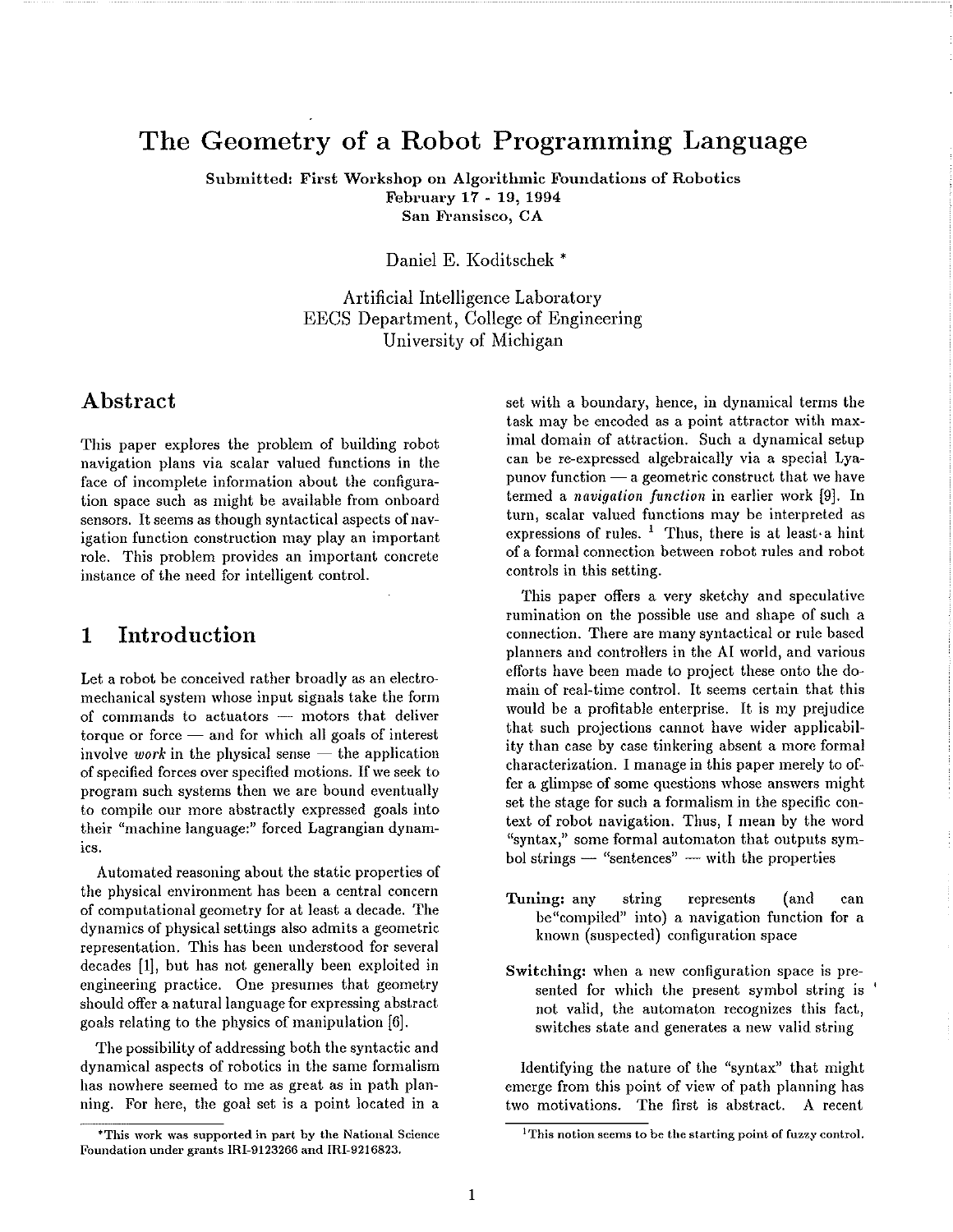study [5] has revealed that there are mathematical obstructions to the kind of online smooth tuning one might wish for even when the topology of the configuration space is fixed - apparently, switching is built in to this problem. Yet, on the other hand, we have recently begun to realize that certain "formal" structures seem to yield valid navigation functions for topologically diverse model spaces. It seems important to understand the relation of the algebraic structure to the analytic properties of these constructions. Second, apart from the intrinsic intellectual interest, understanding how to devise programs that yield flexibly re-configurable navigation plans becomes critically important when faced with incomplete information about the environment. The navigation functions offer a concrete means of parametrizing plans according to the information available. As that information about the environment changes, their adjustment will define a hybrid dynamical system.

### **Navigation Functions**  $\bf{2}$

In this section I explore the relationship between the syntactic and the analytical aspects of navigation problems. Here, attention is focussed on the tuning functions and symbol strings themselves rather than possible tuning dynamics and switching automata that might generate them.

#### $2.1$ **Analytical Aspects**

Let the workspace,  $W$ , be some compact connected subset of  $\mathbb{R}^3$  with non-empty interior. Let  $\mathcal R$  be the set of all placements of a specified kinematic chain (formed from a finite number of compact connected subsets of  $\mathbb{R}^3$  with non-empty interior) in  $\mathbb{R}^3$  and let  $Q(W, R)$  denote the resulting configuration space - the set of all free placements of the chain in the workspace. Suppose there is a distinguished "destination,"  $q^* \in Q$ . For the entire paper we shall work within the generalized damper model of dynamics

 $\dot{q} = u$ 

where input force,  $u$ , is proportional to a velocity rather than acceleration. The extension of these ideas to the true Lagrangian case is quite straightforward  $[8]$ 

The navigation functions were defined in [9] to be scalar valued maps, Morse functions, taking their maximum value (unity) on the entire boundary of  $Q$ , their minimum value (zero) at the destination  $q^*$ , and possessing no other local minima. If  $\varphi(q)$  is a navigation function then call the vector field  $f(q)$  a plan if it admits  $\varphi$  as a Lyapunov function. For example, note that the gradient vectory field defined by  $\varphi$  is a plan. Given a plan,  $f$ , the feedback,

$$
u=f(q)
$$

results in a closed loop system whose trajectories never pass through the boundary and converge to  $q^*$ from all but a set of initial conditions of zero measure.

We have shown that every compact connected smooth manifold with boundary admits a navigation function and that a navigation function for one manifold,  $\varphi : \mathcal{M} \to \mathbb{R}$ , composed with a diffeomorphism from another,  $h: Q \approx M$ , can serve as a navigation function for the second manifold,  $\varphi \circ h : \mathcal{Q} \to \mathbb{R}$  [9]. We have furnished computationally effective recipes for such diffeomorphisms in the case that  $M$  is a punctured sphere and all the information about the boundaries of  $Q$  is available [12].

#### $2.2$ **Algebraic Aspects**

I have just now outlined a "theory" of navigation functions considered as being topologically rigid but geometrically extensible. That is as much about them as I know how to say formally. But in fact, we have employed the same general algebraic structure for several topologically very different models,  $M$ . It seems compelling to try to understand what can be formalized about this algebraic structure, how it might be improved, and over what class of models it and its descendants may yield a navigation function.

#### An Algebraic Construction  $2.2.1$

Consider the function

$$
\varphi = \delta_l \circ \gamma/\beta
$$

where,  $\delta_l$  is a member of a parametrized family of diffeomorphism from  $[0,\infty]$  to  $[0,1]$ ,  $\gamma$  is the Euclidean distance to the goal in  $M$  and  $\beta$  goes to 0 on the boundary,  $\partial M$ . Setting the boundary value is achieved by taking  $\beta$  to be the algebraic product of functions that vanish on each connected component of the boundary

$$
\beta = \beta_0 \cdot \beta_1 \cdot \ldots \cdot \beta_k.
$$

Consider now a family of loci  $\{b_i\}_{i=0,k} \subset E^n$ , each point,  $b_j$  forming the center of a disk,  $\mathcal{D}_j$  of radius  $\rho_j$ . Suppose all the "smaller" disks are in one larger disk,  $\mathcal{D}_i \subset \mathcal{D}_0, j > 0$  but that otherwise they are pairwise disjoint. Take for the model space, the "geometric sphere world"

$$
\mathcal{M} = \mathcal{D}_0 - (\mathcal{D}_1 \cup \ldots \cup \mathcal{D}_k).
$$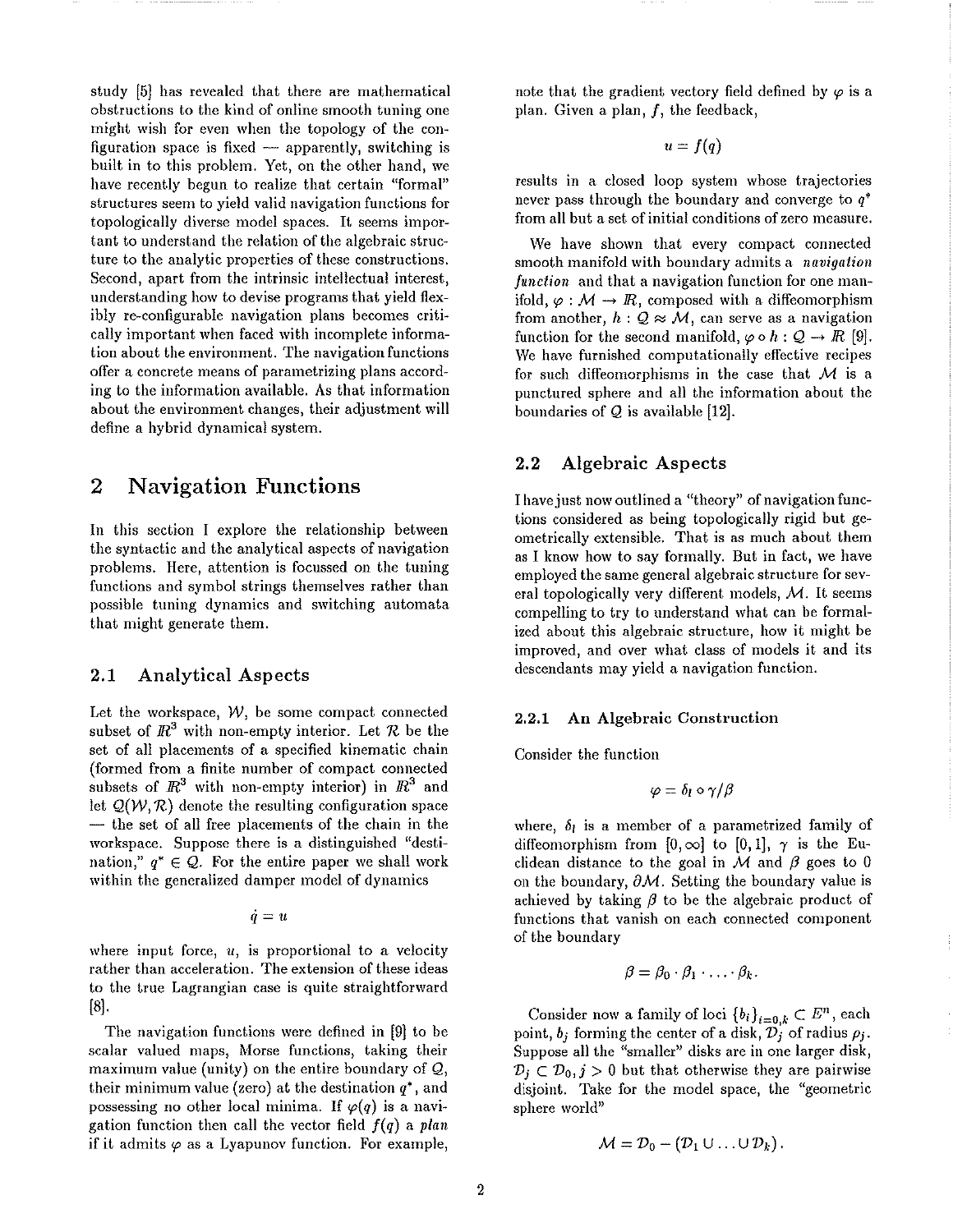This is the configuration space for a point robot in a punctured sphere – that is, the workspace is  $W =$ M, and  $\mathcal{R} \approx E^2$  is the set of all translations of a point, so that  $Q(\mathcal{M}, E^2) \approx \mathcal{M}$ . It can be shown that if  $\beta_j$  vanishes on  $\partial \mathcal{D}_j$  then a function of the form  $\varphi$  is a navigation function on M when  $\delta_l$  is chosen properly [9]. Implicit in the proof of this result is that more disk punctures can be accommodated in an essentially "automatic" manner. One just adds a new factor,  $\beta_{k+1}$ , to the recipe for  $\beta$  and adjusts  $\delta_l$ . Thus, relatively simple adjustments to the structure of  $\varphi$ handle topological changes in the the configuration space. Somehow, this should not seem surprising why?

What does seem surprising is that the same construction works in the case of a "spider robot" in a punctured sphere. That is, keeping  $W = M$ , take  $\mathcal R$  to be the rigid placements of a locked overlapping pair of disks,  $S$ , into  $M$ ,

$$
\mathcal{R} \approx SE(\mathcal{S},\mathcal{M})
$$

so that the configuration space is a solid torus punctured by toral tubes (that may split and join as they are traced through the interior). Rimon [13] has shown that (after a bit more adjustment) the structure remains valid here too  $-\varphi$  is a navigation function on  $Q(M, SE(S, M))$ .

Moreover, recent work on potential fields for multiple robots [14] and for robotic assembly [7] suggests that the same construction remains valid when  $W = E^n$  and R is the simultaneous placement of m disks,

$$
\mathcal{R} \approx \prod_{i=1}^m SE(\mathcal{D}_i, E^n).
$$

The condition for adjusting  $\delta_l$  to get a rigorous proof in the case  $n = 1$  amounts to a convexity condition for  $\varphi$  [7], and this may offer some hint of what is going on. But note that in general, Q will not itself be a convex space, so there is no chance of  $\varphi$  satisfying a convexity property.

In each of these cases, the metric features of the objects being placed figures prominently. Each is formed from disks in some essential manner. Thus, there seems to be some geometric (rather than topological) property of R that is favored by  $\varphi$ . What property is this?

#### $2.2.2$ A Fuzzy Interpretation

Imagine building a formal syntax of scalar valued expressions in the following manner. Let the product of two functions denote their "conjunction." Represent "negation" of a function by its reciprocal. This yields a sentential logic,  $\mathcal{L}$ . Is there some model for  $\mathcal{L}$ ?

One might loosely interpret the "sentence"

$$
\frac{\gamma}{\beta_0 \cdot \beta_1 \cdot \ldots \cdot \beta_k}
$$

to mean "move toward the zero of  $\gamma$  and do not move toward the zero of  $\beta_0$  and do not move toward the zero of  $\beta_1$  and..." and so on. This would be an anthropocentric semantics for  $\mathcal{L}$ . On the other hand, for some non-trivial range of model spaces,  $M = Q(W, R)$ , the construction is a mere "shaping",  $\delta_l$ , away from a navigation function  $\varphi$ . Since possessing the navigation property is equivalent to a closed loop plan, one might intepret this as a "robo-centric" semantics for  $\mathcal{L}$ .

Can these two semantics — the anthropo- and robocentered  $-$  be formalized as models (in the sense of mathematical model theory) of  $L$ ? Are there other sentences that "mean" the same thing in both semantic systems?

#### 3 **Sensor Based** Navigation **Functions**

This section introduces a setting wherein the tuning of diffeomorphisms and switching between symbol strings must be done online and in a coordinated manner. A (perhaps the) central problem in robot navigation concerns the incorporation of sensor derived information about the configuration space. Heretofore, we have assumed full a priori knowledge of Q and precise online information concerning  $q \in \mathcal{Q}$ . But real sensors provide merely filtered views of the workspace and it is a major problem to devise a means of recovering from the evolving history of sensor readings the configuration space and the robot's state therein.

There are really two hard problems. First, how can one infer configuration space properties from the highly filtered views of the workspace given by sensors? Second, how can one successfully adjust the plan in an online manner to be consistent with the sensor derived adjustments in the presumed configuration space. I speculate briefly on the manner in which navigation functions relate to the first problem and then move on to consider their role in addressing the second.

#### $3.1$ Navigation from Sensory Data

Loosely following Donald [3], we will suppose that a "sensor,"  $s$ , provides reports to a "sensorium,"  $S$ , concerning the classes of "perceptually equivalent" configuration space locations

 $s: Q \rightarrow S$ ,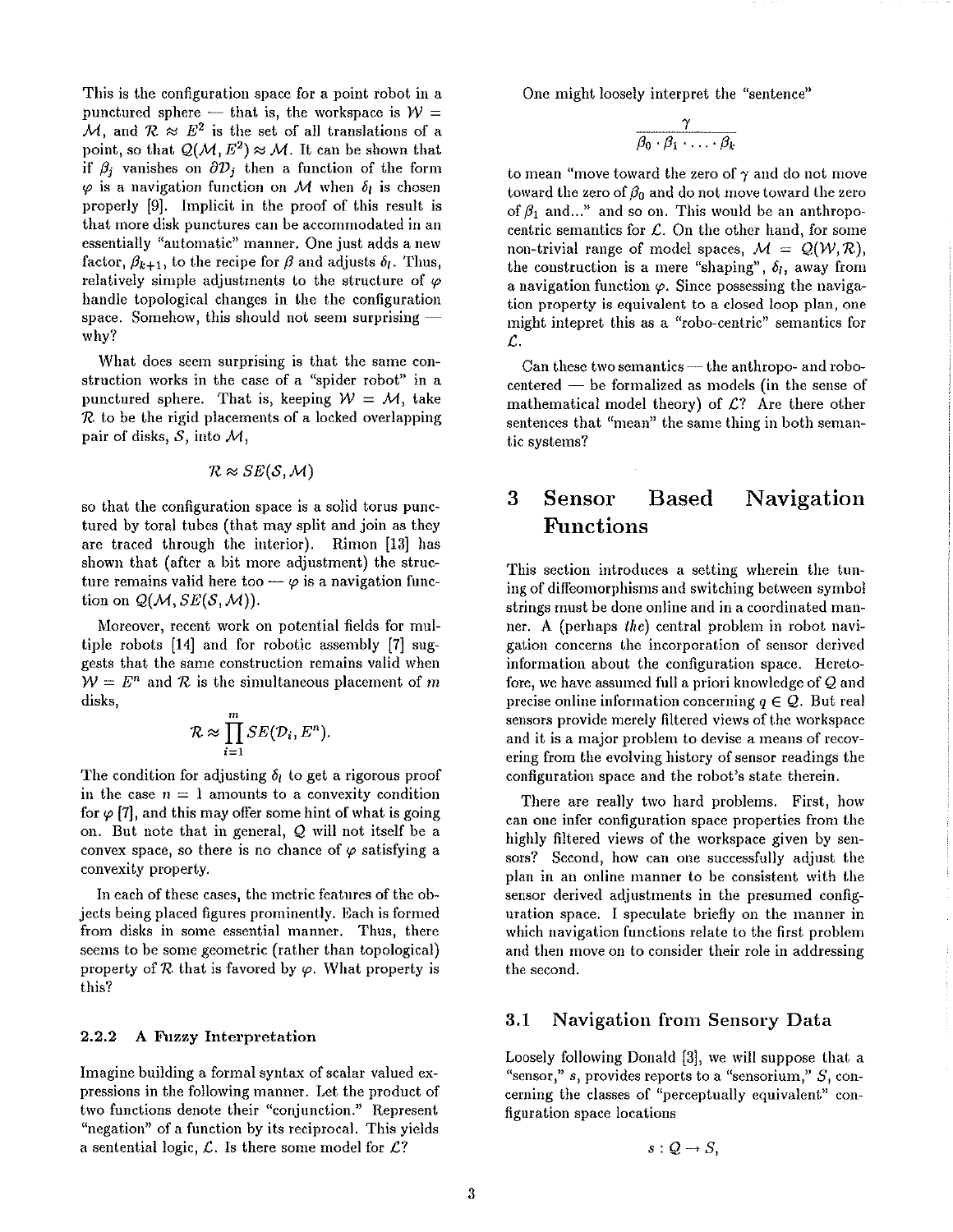so that given a report,  $\sigma \in S$  we "know"

$$
q\in \mathcal{Q}_\sigma:=s^{-1}(\sigma)
$$

only up to an equivalence class.

### $3.1.1$ Projections of a Known a Configuration Space

Assume complete information about  $Q$ . We will loosely follow Erdmann [4] in proposing an adaptation of navigation function methods to this situation. Since  $\mathcal R$  is always a Lie Group, it is parallelizable [2], that is,

$$
T\mathcal{R} \approx \mathcal{R} \times E^{\prime}
$$

where it is understood that the Euclidean vector space  $E<sup>k</sup>$  represents the Lie Algebra. Directions of infinitesimal motion in  $R$  can thus be represented (uniformly over  $\mathcal{R}$ ) by  $S^{k-1}$  — unit ball of of  $E^k$ . Consider the "cone of progress" generated over a perceptual equivalence class,  $Q_{\sigma}$ , by a navigation function

$$
\mathcal{V}_{\sigma} := \left\{ \frac{\textit{grad } \varphi \left( q \right)}{\left\| \textit{grad } \varphi \left( q \right) \right\|} : \exists q \in \mathcal{Q}_{\sigma} \right\} \subset S^{k-1}
$$

If  $\mathcal{V}_{\sigma}$  is contained in a hemisphere,  $\mathcal{V}_{\sigma} \subset \mathcal{H}^+$ , then any direction in the opposing, hemisphere,  $w_{\sigma} \in \mathcal{H}^-$  will result in progress. That is to say, the output feedback rule

$$
u(\sigma)=w_\sigma
$$

generates a plan: it results in a closed loop system for which  $\varphi$  is a Lyapunov function.

Hemispheric containment is a very strong condition. It seems to imply, for example that there be a "beacon" at the destination  $q^* \in \mathcal{Q}$  — that is to say, we would require a privileged sensor value,  $\sigma^* \in S$ whose perceptual equivalence class is the singleton at the destination,  $Q_{\sigma^*} = \{q^*\}\$ . Such restrictive assumptions need to be replaced with a filtering theory.

In general, even in linear control theory problems, output feedback is rarely sufficient to achieve stabilization, and what is really needed here is some "structural observer theory" that would use the time history of the sensor reports,  $\sigma(t)$  to refine the "raw" partition induced by single measurements. That, of course, is what many researchers are presently trying to work out, and I will say no more about such efforts here.

### 3.1.2 Estimation From Projections of an Unknown Configuration Space

As the previous discussion shows, when a sensor provides information about a known environment, there is, in control theoretic parlance, an observer problem.

When the sensor provides information about an unknown environment there arises an adaptive observer problem.

Suppose there is a parametrized family of possible workspaces,  $\{\mathcal{W}_p\}_{p\in\mathcal{P}}$ , into any one of which the robot,  $R$  may have been placed. Denote by  $Q^p$  the configuration space  $Q(W_n, R)$ . There is now a different sensor map for each workspace,  $s_p : Q^p \to S$ . We require an estimation procedure for adjusting  $p$  by comparing the sensor reports,  $\sigma$ , with the estimates,  $s_n(q)$ . This is an "adaptive" problem in the sense that both  $q$  and  $p$  are unknown and must be each adjusted online. I will now simply presume the choice of some parameter tuning method that results in a trajectory of estimates over time,  $p(t)$ .

#### $3.2$ Tuning and Switching

We have just seen that sensor based navigation problems give rise to evolving views of the true configuration space,  $Q^{p(t)}$  resulting from a motion in parameter space,  $p: \mathbb{R} \to \mathcal{P}$ , consequent upon some sensor interpretation scheme applied over the course of exploration. For some portions of the motion, we expect geometric changes in the configuration space, and for others we may expect topological changes.

### Tuning: Adaptation to Changing Ge- $3.2.1$ ometry

In those situations where we have succeeded in constructing them, our diffeomorphisms are defined in terms of the specific geometric features of the particular configuration space [12]. Thus for a selected  $p^*$  we may think of an associated diffeomorphism,  $h_{p^*}: \mathcal{Q}^{p^*} \to \mathcal{M}$  and, for some neighborhood of  $\mathcal{N}(p^*) \subset \mathcal{P}$  one might imagine an associated family diffeomorphisms,  $\{h_p\}_{p \in \mathcal{N}(p*)}$ . Then a planner might "track" the changing sensory views with the navigation function sequence

$$
\varphi(t,q)=:\varphi\circ h_{p(t)}(q).
$$

#### 3.2.2 Switching: Adaptation to Changing Topology

But it must be expected that local changes in the shape of the workplace (or the robot's shape) will cause topological changes in the configuration space.

Say that  $(\mathcal{W}_1, \mathcal{R}_1)$  is equivalent to  $(\mathcal{W}_2, \mathcal{R}_2)$  if  $Q(W_1, R_1)$  is diffeomorphic to  $Q(W_2, R_2)$ . Using the Hausdorf "shape" metric, the set of all robotworkspace pairs has a natural topology. Say that a pair  $(W, \mathcal{R})$  is structurally stable if it lies in some open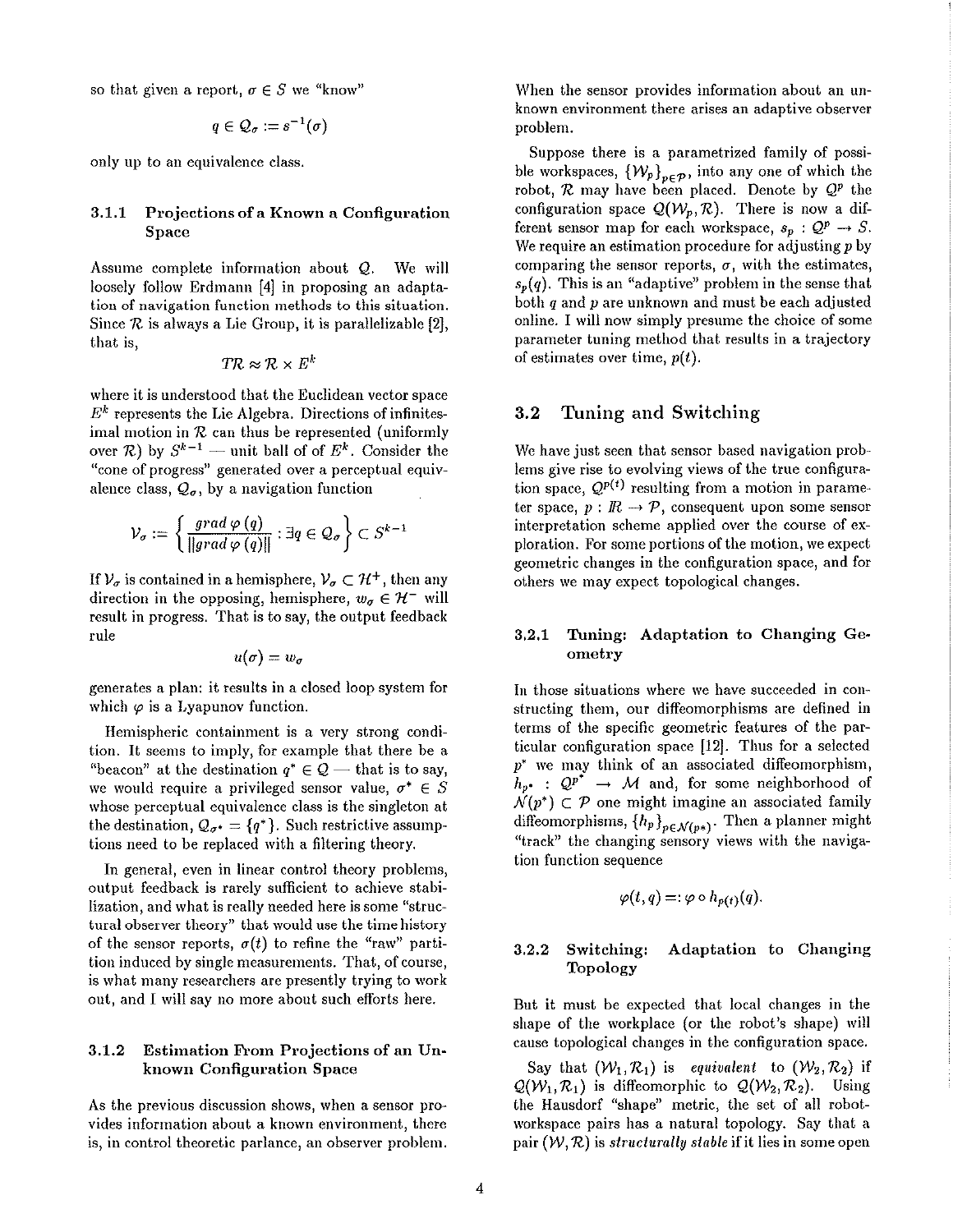neighborhood of equivalent pairs; otherwise say that it is a *bifurcation pair*.

I now conjecture that the structurally stable pairs form an open dense subset of the space of pairings. This would impose a cellular partition on  $P$ , the parameter space that summarizes the a priori knowledge of the workspace structure. Each open cell would correspond to a structurally stable class separated from its neighboring class by an empty interior bifurcation set. If so, then it is to be expected that a one-parameter family of pairings  $-$  a sequence of estimates of the workspace returned over time as the robot directs its sensors through the environment will generally consist of intervals of equivalence punctuated by bifurcations.

Thus, there is a recognition problem and an action problem for the syntax generating automaton. Will it be possible using local clues from the sensor to deduce a bifurcation? There is a discrete sequence of models,  $\{\mathcal{M}_k\}_{k\in K}$ , to be determined. How might it be possible to choose the model, a model function,  $\varphi_k$ , a nominal geometry,  $p_k^*$  and a tuned family  $\{h_p\}_{p \in \mathcal{N}(p_1^*)}$ ?

### $3.2.3$ Tuning and Switching Must be Mixed Together

Topologically equivalent (smooth) configuration spaces admit the same navigation function up to diffeomorphism. Thus, we might have imagined that  $\{h_p\}_{p \in \mathcal{N}(p_k^*)}$  is a smooth parametrization. Unfortunately, this may not always be possible.

In recently reported work, Hirsch and Hirsch [5] have examined the fiber bundle,  $\pi : \tilde{\mathcal{E}} \to \mathcal{B}$ , of navigation functions to the family of two-spheres with a finite number of punctures. Recall that a two-sphere,  $S<sup>2</sup>$ , with k punctures is a topological model for the configuration space of a (rotationally symmetric) mobile robot in a closed room with some number of obstacles. The location of the punctures defines a point in

$$
\mathcal{B} = \underbrace{S^2 \times \ldots \times S^2}_{k \text{ times}}
$$

and for each  $b=(b_1,...,b_k)\in B$ , the fiber  $\overline{\mathcal{E}}_b$  denotes the set of Morse functions that take their only minimum on  $b_1$ , their maxima at  $b_2,...b_k$  and have some number of other saddle points as well.

It shouldn't matter where the punctures are on the sphere since all the sets parametrized by  $\beta$  are diffeomorphic. Thus, one imagines the possibility of assigning to each  $b$  a distinguished member of its fiber,  $\varphi_b: S^2 \to \mathbb{R}^2$  such that a smooth trajectory  $b(t) \in \mathcal{B}$ lifts to a smoothly parametrized family of navigation functions,  $\varphi_{b(t)}$ . Apparently, this is not possible –

the Hirsch  $\bar{\mathcal{E}}$  admits no smooth section.

### Conclusion: Is there an "In-4 telligent" Dynamics

Recently, Narendra and I have asserted that an "intelligent" controller will require the ability to switch and tune [11]. Surely, sensor based robot navigation represents an example of the need for such intelligence. There seem to be at least two significant gaps in the ideas explored by this paper.

First, as discussed in Section 3.1.2, one requires an "estimation dynamics" to move around in  $P$  on the basis of the reports from  $s_p$ . This may be addressed by standard algorithms or it may give rise to presently unsolved problems, depending upon the parametrization — that is, how p enters  $Q^p$  and, thereby, enters  $s_p$  and  $h_p$ . At any rate, there is a large existing body of theory and practice to inform such investigations  $[10]$ .

Second, as discussed immediately above in Section 3.2, one requires a means of switching between models and model functions. Here, the problem seems less well delimited. There is a presumption that the manner in which one equivalence class of  $(W, \mathcal{R})$  pairs bifurcates into another class may be captured by some discrete dynamics. This is indeed presumptuous, but it is perhaps not impossible to imagine for restricted classes of problems. One would then need to understand how the "dynamics" of configuration space bifurcations could be captured in the "syntax" generating automaton that produces the sequence  $\varphi_k$ .

# References

- [1] Ralph Abraham and Jerrold E. Marsden. Foundations of Mechanics. Benjamin/Cummings, Reading, MA, 1978.
- [2] William M. Boothby. An Introduction to Differentiable Manifolds and Riemannian Geometry. Academic Press, New York, 1975.
- [3] Bruce Donald and Jim Jennings. Constructive recognizability for task-directed robot programming. In IEEE Int. Conf. Rob. Aut., 1992.
- [4] Michael Erdmann. Towards task-level planning: Action based sensor design. Technical Report CMU-CS-92-116, Carnegie Mellon University, Pittsburgh, PS, Feb. 1992.
- [5] Michael Hirsch and Morris Hirsch. On the nonexistence of certain morse functions. Talk pre-